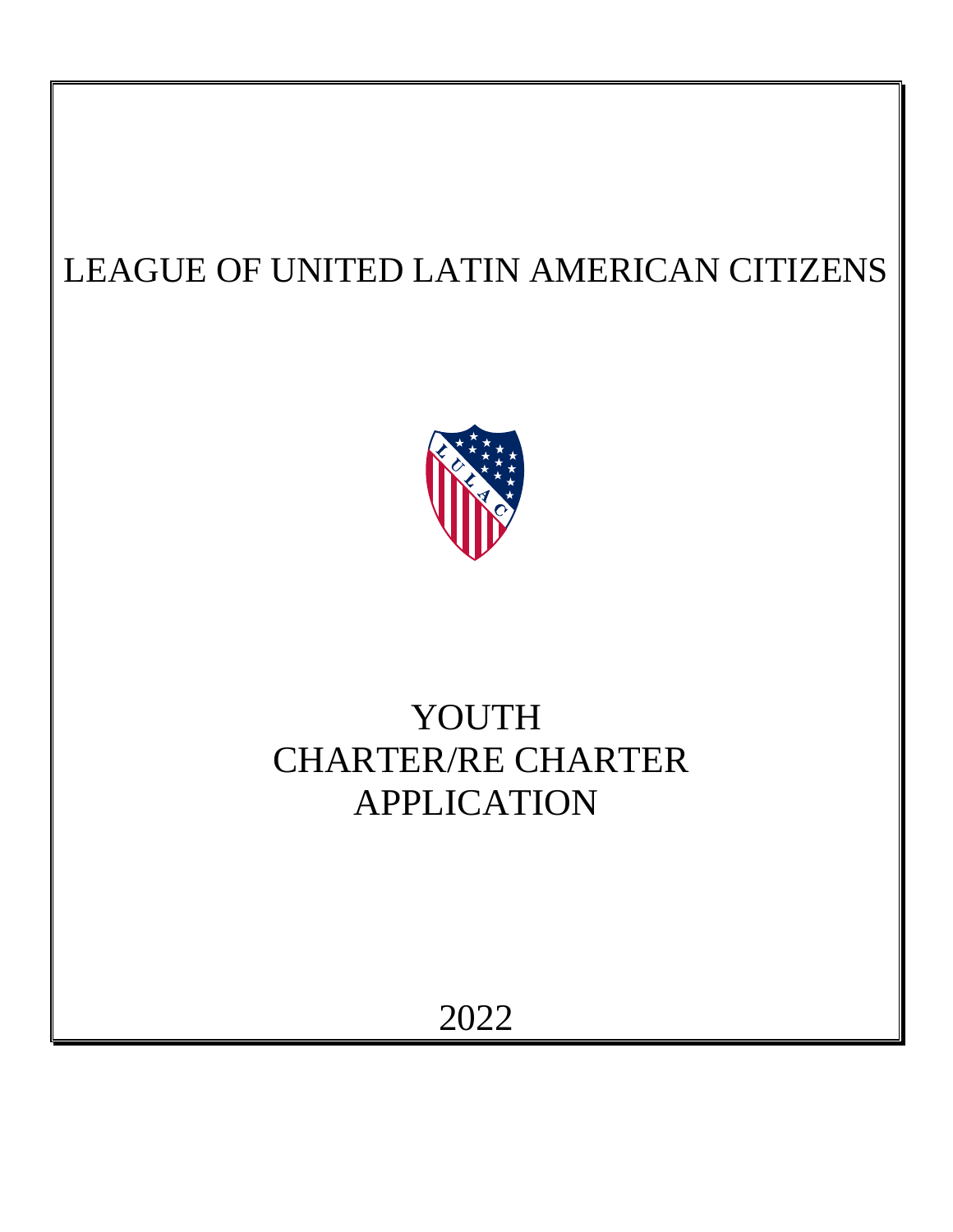

Dear Youth Members:

We have all seen the growing Latino population and the impact we are going to have in the future. That impact will not be felt unless we are organized and working together as one. That after all is what LULAC is all about and that is what our founding fathers foresaw when they first gathered in Corpus Christi, TX in 1929.

I want to thank you for your dedication and strong commitment to the League. And I look forward to working with you on strengthening our membership so that we can continue our legacy of accomplishment for the future.

Attached are the necessary forms to charter or re charter with the League of Untied American Citizens. All applications with proper payment are due at the LULAC Membership Office on **January 1, 2022**. There is a 59 day grace period extended until **February 28, 2022**.

Remember that to be in good standing with the National Office, each youth council must be in good standing with their state and district offices.

Should you have any questions please contact the Director of Membership Services at the address indicated below, or visit our web site at [www.LULAC.org.](http://www.lulac.org/)

#### **LULAC NATIONAL OFFICE / MEMBERSHIP SERVICES DEPARTMENT 221 N Kansas • Suite 501 El Paso, Texas 79901 (915) 577-0726 BUS / (915) 577-0914 FAX [GMorales@lulac.org](mailto:GMorales@lulac.org)**

The Membership Office, headquartered in El Paso, Texas, is available to serve you Monday through Friday from 8am to 5pm Mountain Standard Time. Please contact this office if you need any assistance with membership. Our staff is always happy to assist you in realizing LULAC's mission in your community.

I wish you all much success in all your endeavors.

Best wishes,

Aupe monales

Lupe Morales LULAC Director of Membership Services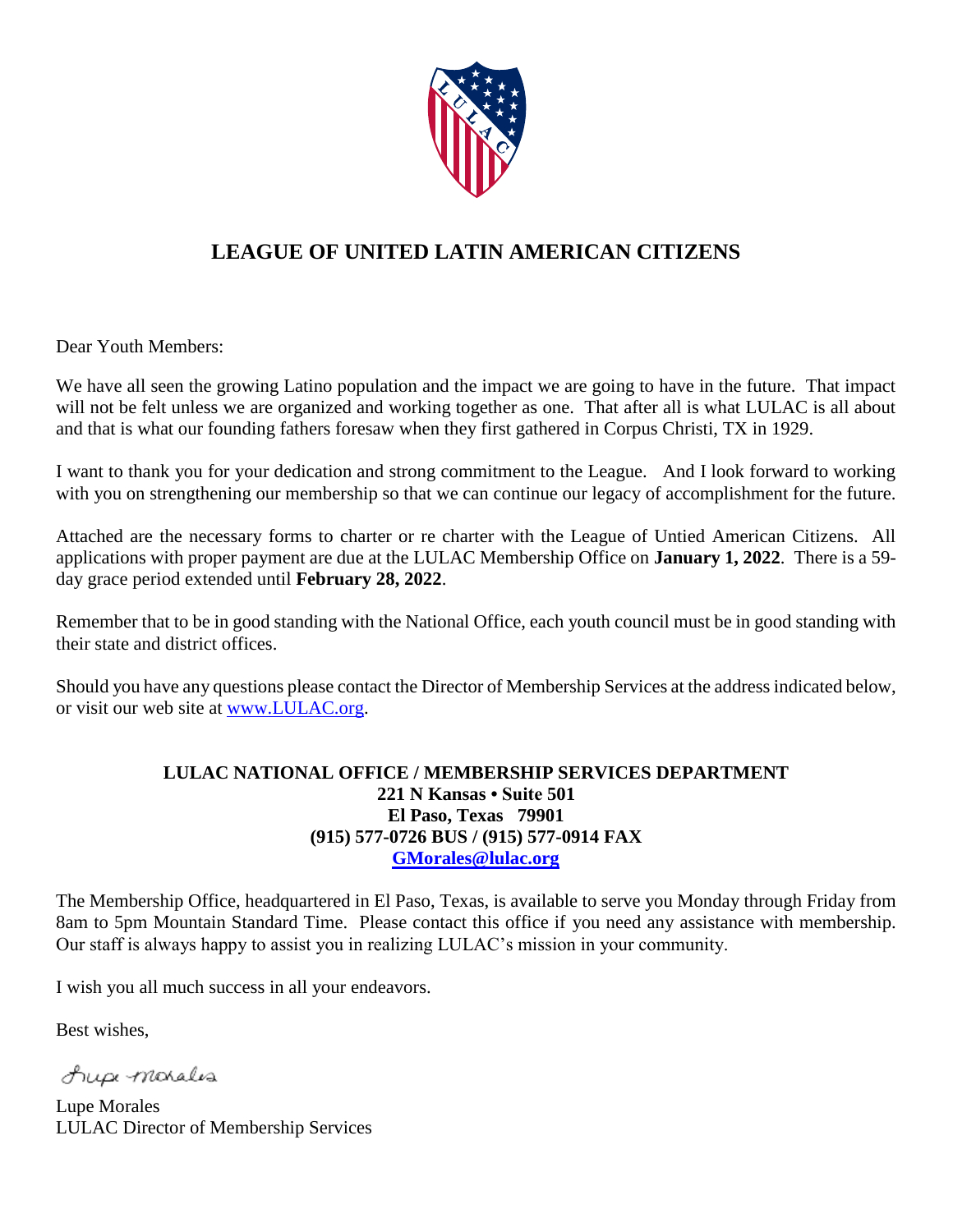

### **2022 YOUTH CHARTER / RE CHARTER APPLICATION**

#### **APPLICATION INSTRUCTIONS**

- 1) **Contact Information Form/Application for Re Charter**: Complete the required information with the name of the person who will be the main contact, this person is usually the council president or sponsoring adult.
- 2) **New Member Application**: Each new youth member is required to complete a 2022 Application for New Youth Members. Two youth members of a neighboring council in good standing may sign to attest to the application. If a local council is not available, two members of the organizing council may sign for the person applying for membership.
- 3) **Worksheet and Council Membership Roster**: Clearly print or type the name, address city/state and zip code, telephone number with area code. Please note that 10 members are required to maintain a council. Include email addresses if available. Please list members in **alphabetical** order if possible. Also, indicate the elected office of each member: **Pres, VP, Sec, Treas, Parl, Chap, and Sgt at Arms.**

**NOTE:** Once the appropriate forms are completed and the dues calculated, make your checks payable to **LULAC National Youth** for the total remittance due. **Remember to always keep a copy of all paperwork and checks for your records**. Should you have any questions, please feel free to contact Lupe Morales, National Director of Membership Services, at 915-577-0726 or via email at [GMorales@lulac.org.](mailto:GMorales@lulac.org) Mail check with completed forms to the Membership Office in El Paso, Texas.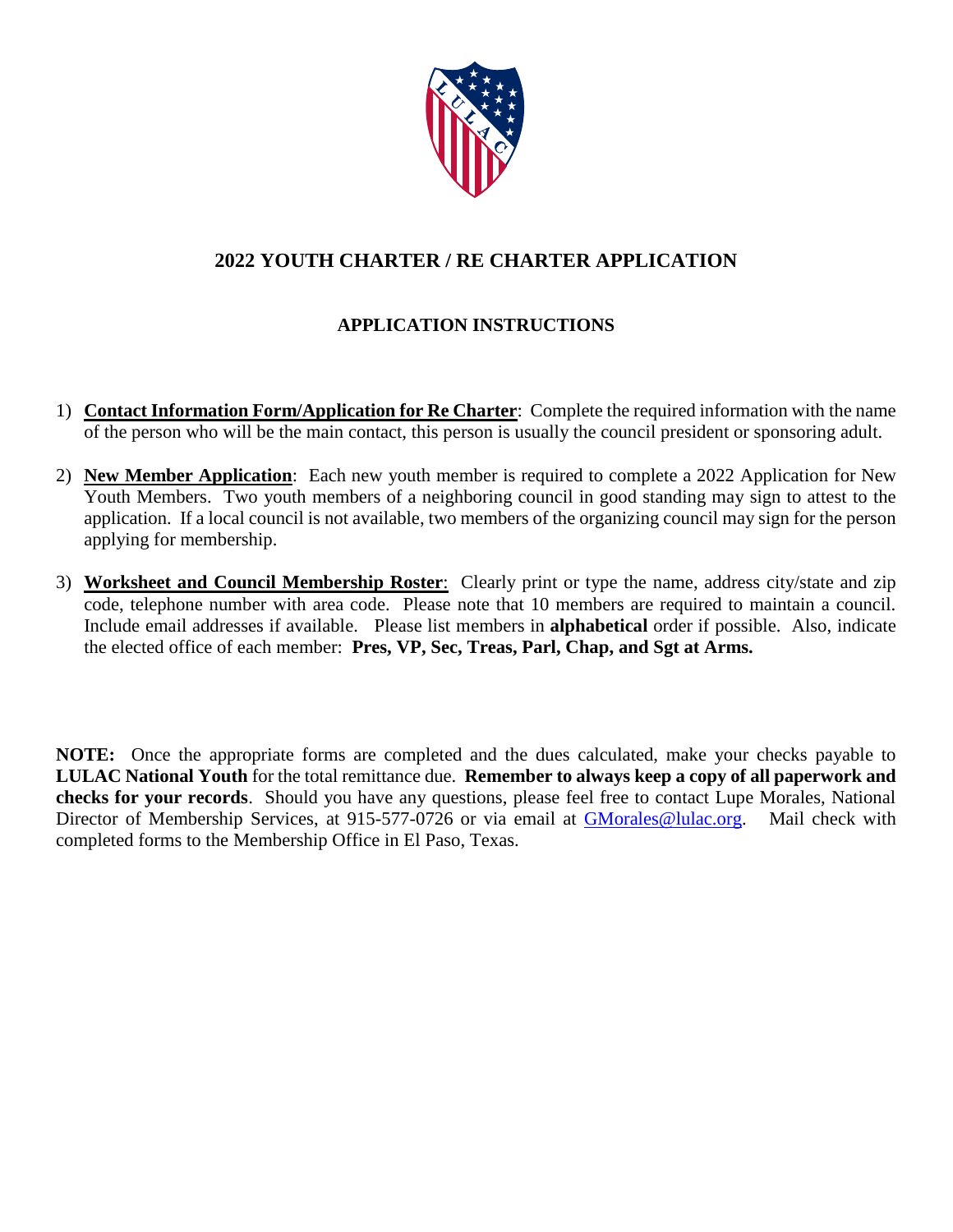

## **2022 YOUTH CHARTER AND RE CHARTER APPLICATION**

We, the individuals whose names are attached hereto, do hereby most respectfully make application for charter/re charter renewal as Youth Council of the League of United Latin American Citizens Youth Organization. We have read and fully understand the Aims and Purposes, LULAC Code, Youth Constitution and By-Laws, the policies and work of the youth organization. We willingly subscribe to these ideas and pledge our unfaltering loyalty to them. We have complied with all the instructions contained in the Youth Constitution, By-Laws and Protocol, with regard to being chartered as Youth Council of the League and hereby request that a charter be granted to our group on this  $\_\text{day}$  of  $\_\text{day}$ , 20 $\_\text{day}$ .

| We are chartering under the name                       |            |
|--------------------------------------------------------|------------|
| This Youth Council will be located in the City: State: | $C$ ounty: |
| Name of the Sponsoring Adult and Adult Council:        |            |
| Name of Advising Officer's Name:                       |            |

| <b>Action taken by the National Executive Board:</b> |  |  |  |
|------------------------------------------------------|--|--|--|
| <b>Official Use Only:</b>                            |  |  |  |
|                                                      |  |  |  |
| Application: ( ) Approved<br>) Rejected              |  |  |  |
| YOUTH CHARTER NO. SISUED ON SEXUED ON 20             |  |  |  |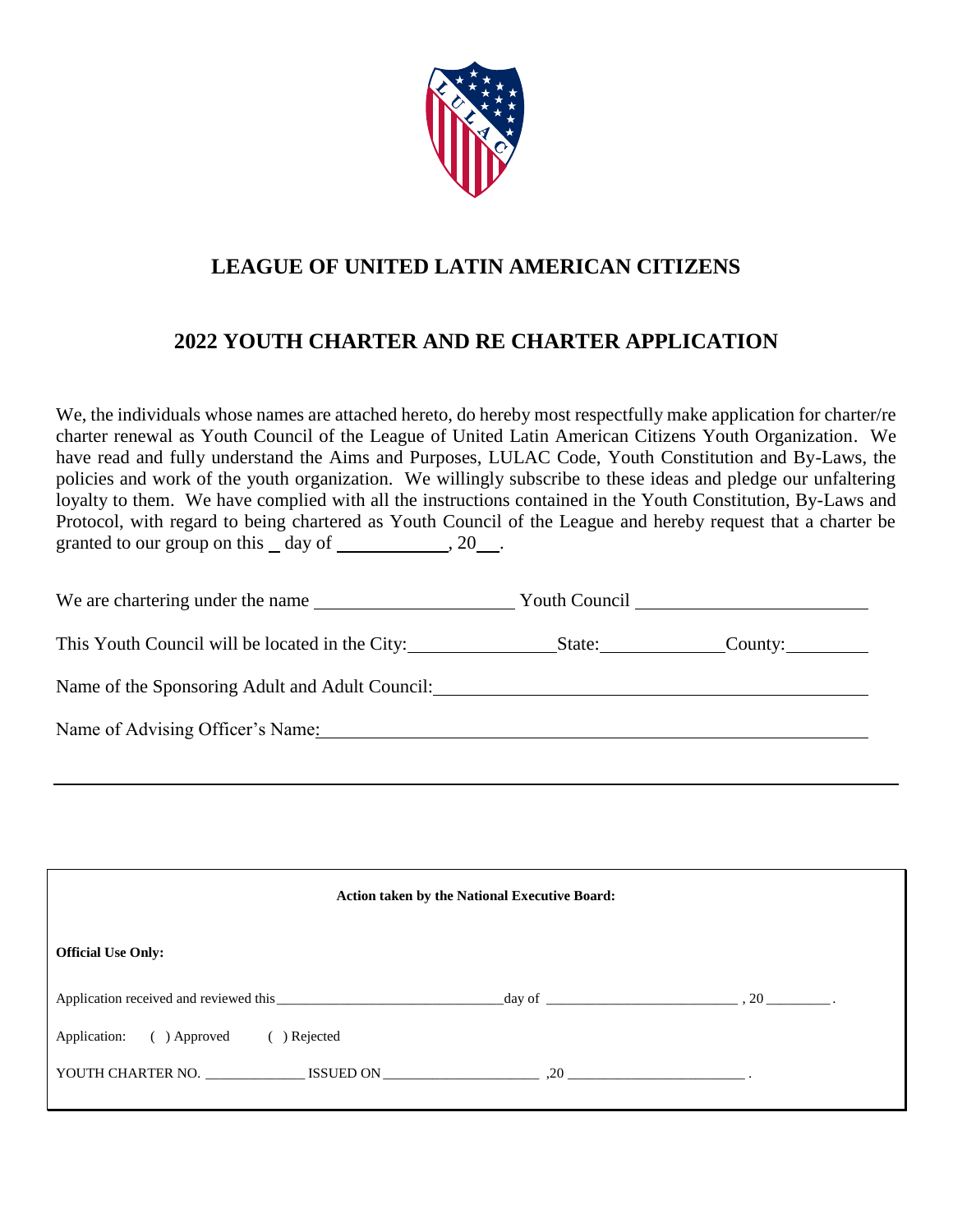

## **2022 YOUTH CHARTER OR RE CHARTER APPLICATION**

## **CONTACT INFORMATION FORM**

| <b>Youth Council Number</b>               | District |
|-------------------------------------------|----------|
| Name of Youth Council                     |          |
| Name of Sponsoring Adult Council & Number |          |

**Complete all the required information for the principal point of contact. All correspondence will be sent to this address. Address is usually the president or sponsoring adult.**

| Name                                                 |  |
|------------------------------------------------------|--|
| Council Office (President, VP, etc.) _______________ |  |
|                                                      |  |
|                                                      |  |
|                                                      |  |
|                                                      |  |
| Email                                                |  |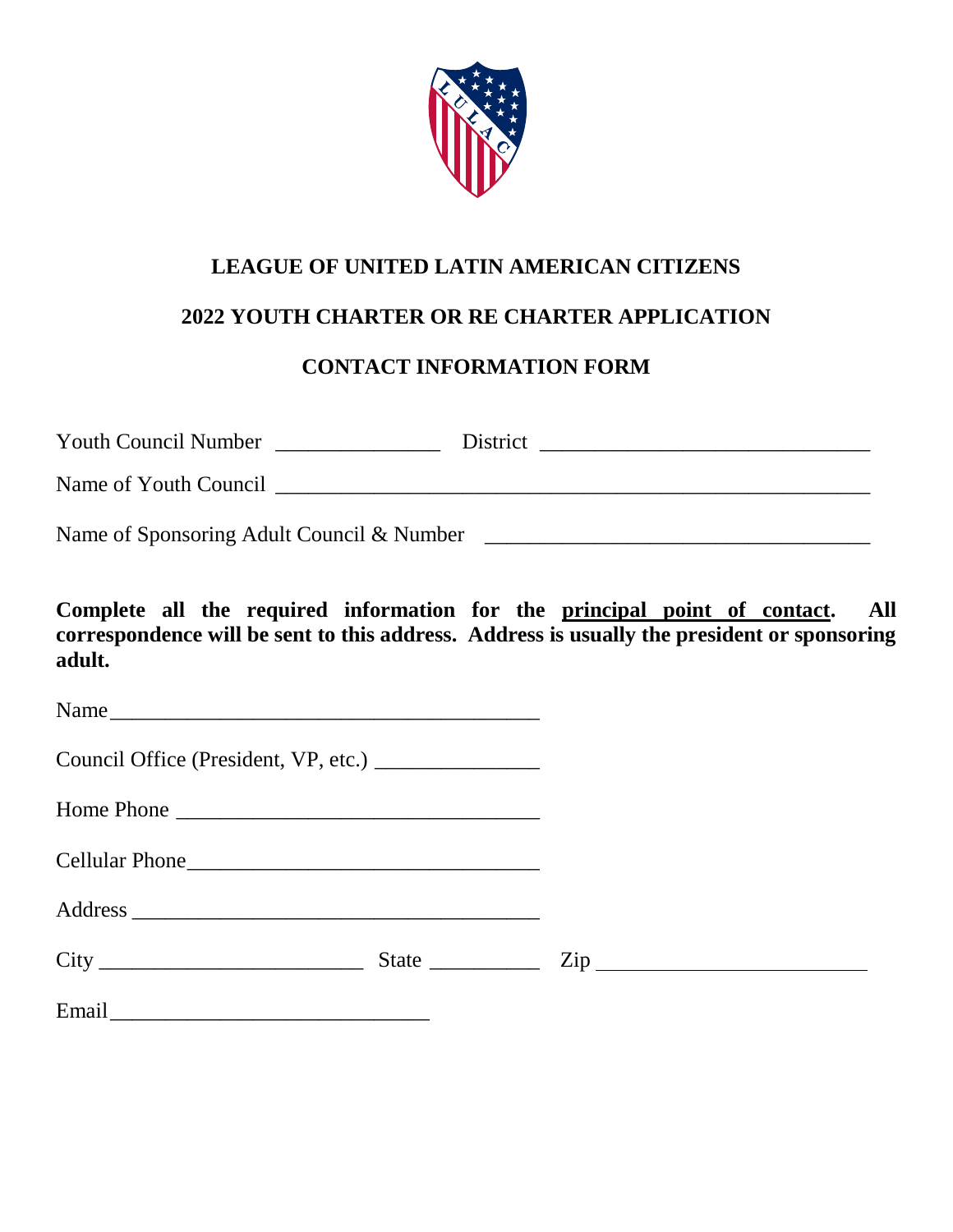

#### **2022 APPLICATION for NEW YOUTH MEMBERS**

Youth Council Number

I, (clearly print name) hereby most respectfully apply for youth membership in LULAC, and state that I have read, understand and subscribe to the mission of LULAC, the LULAC code and LULAC Constitution this \_\_\_\_\_\_day of \_\_\_\_\_\_\_\_\_\_\_, 2022.

Original Signature of Applicant

\_\_\_\_\_\_\_\_\_\_\_\_\_\_\_\_\_\_\_\_\_\_\_\_\_\_\_\_\_\_\_\_\_\_\_\_\_\_\_\_\_\_\_\_\_\_\_\_\_

We, the undersigned youth members in good standing of the League of United Latin American Citizens, certify that we personally are acquainted with the above applicant and, to the best of our knowledge and belief, this person is of good moral character and worthy of membership in this body.

(Print and sign original name below).

| <b>Council Youth Member</b> |  | <b>Council Youth Member</b> |  |
|-----------------------------|--|-----------------------------|--|
|                             |  |                             |  |
|                             |  |                             |  |
|                             |  | $\mathbf{Zip}\_$            |  |
|                             |  |                             |  |
|                             |  |                             |  |